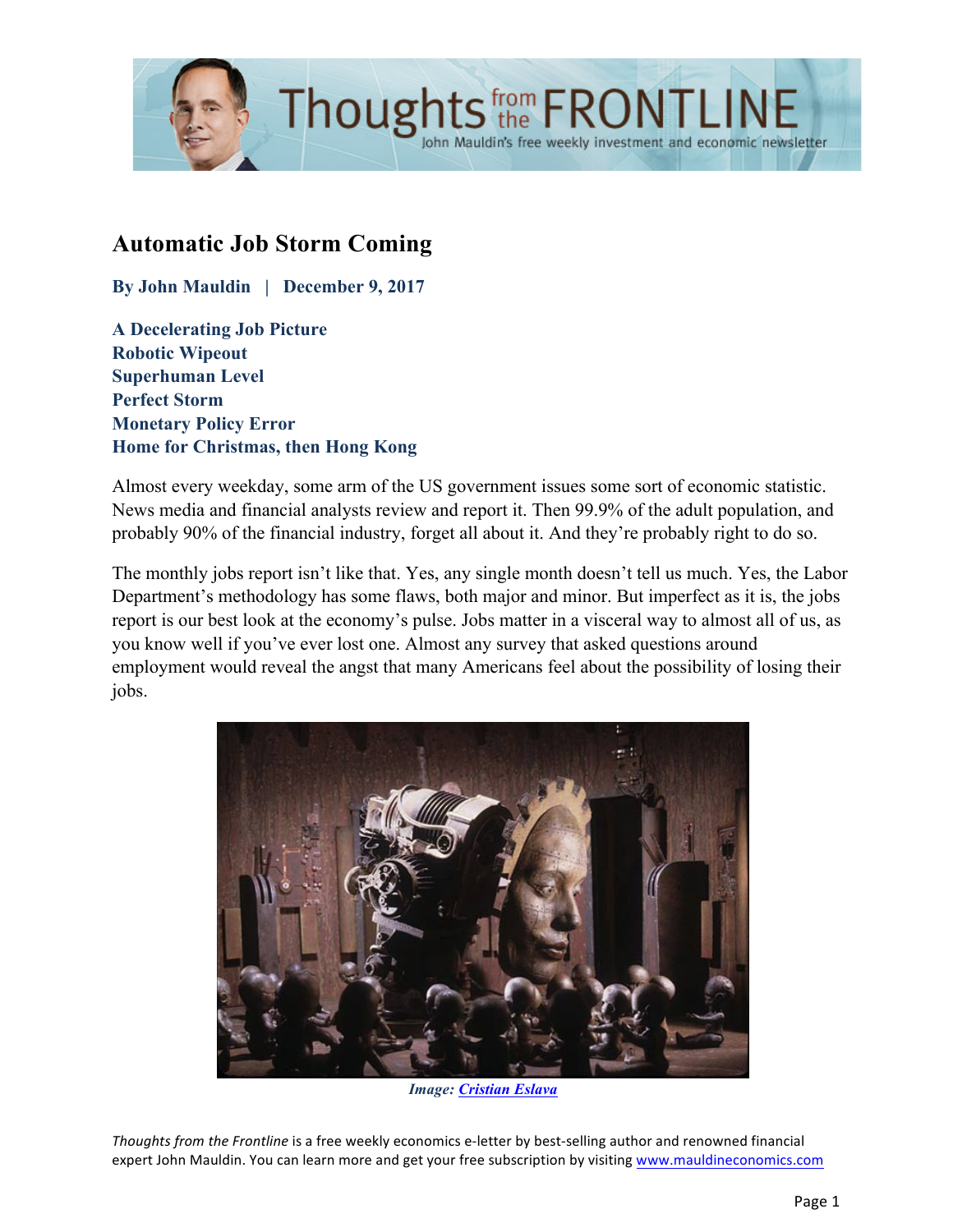Right now, automation tops the list of things that might threaten our jobs. Artificial intelligence and robotics technology are rapidly learning to do what human workers do, but better, faster, and cheaper.

I've use the following chart before, but it's a compelling illustration of how technology is reducing employment. It shows the rising rig count in the oil patch since mid-2016 – and yet the number of workers on those rigs is actually still falling. This is the impact of a new robot called an iron roughneck: Tasks that used to require 20 people now need only five. And the iron roughneck is not even that widely deployed in the oil and gas industry – the trend will hit hard in the coming decade. Roughneck jobs are relatively high-paying; it takes a great deal of training and skill to be able to do them.



Today I'll give you some quick thoughts on the just-issued November jobs report, then take a deeper look at the automation problem/opportunity. I use both words because automation truly can be either. And then we look at the failure of the Federal Open Market Committee (FOMC) to take into account the major technological changes that are going to come our way over the next 10 to 12 years (if a host of studies are correct). I think that failure is likely to lead the FOMC to make the mother of all policy errors. And right now, a major monetary policy error is the most dangerous weapon of mass wealth destruction facing the US and the world.

Before we go on, let me briefly remind you that our Mauldin Economics VIP Program is open until December 13. VIP is our "all you can eat" package. For one low price, you get all our premium investment services and a few extra benefits as well. I believe our information will be [invaluable as we move into a highly uncertain 2018. You can](http://www.mauldineconomics.com/go/v37z92/MEC) **learn more about the VIP program here**.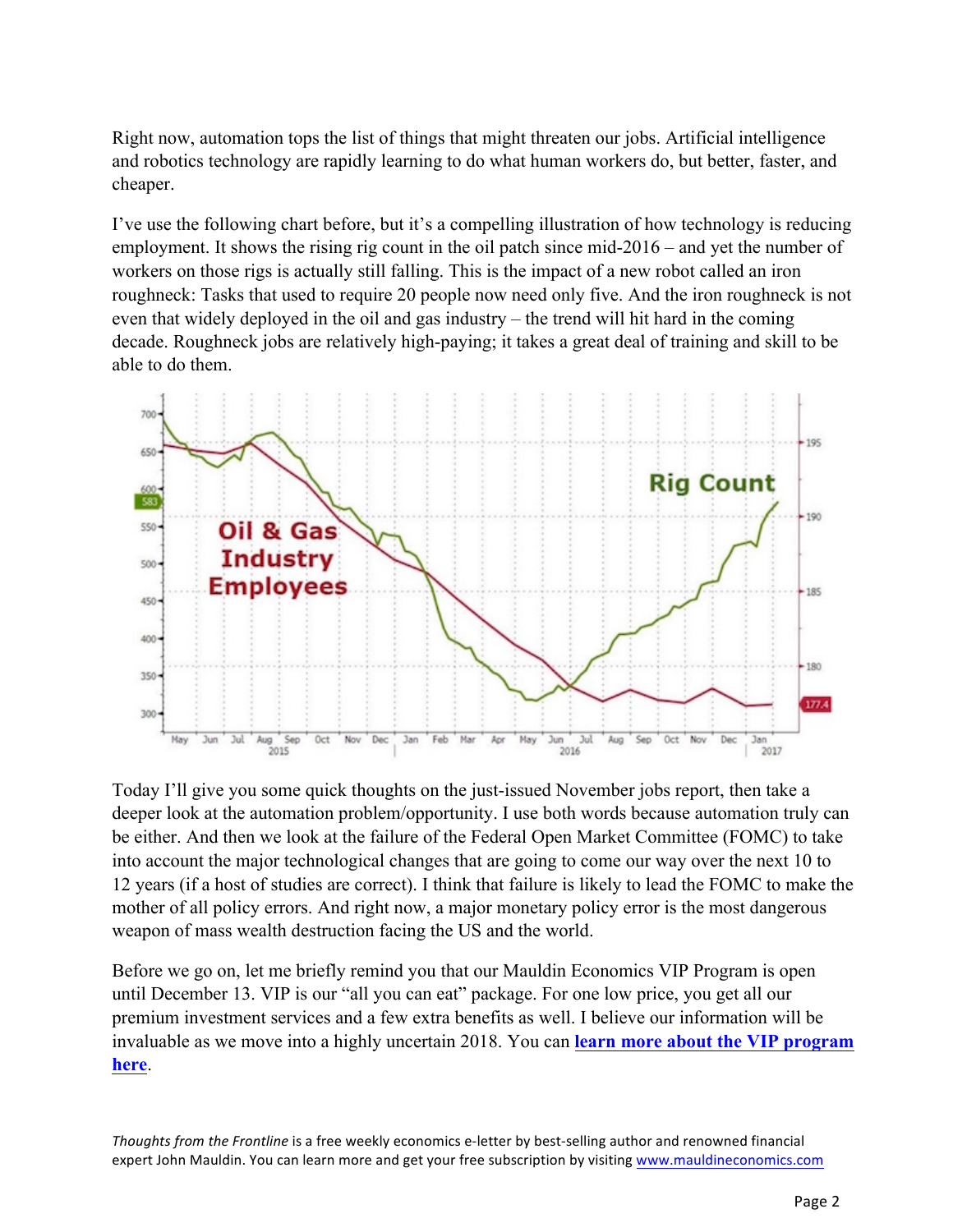### **A Decelerating Job Picture**

The jobs report for November was solid, with job growth above the recent average. But earnings were a disappointment, as we will see. Philippa Dunne's summed up the report in a recent commentary:

Employers added 228,000 jobs in November, 221,000 of them in the private sector. Both are nicely above their averages over the last six months, 164,000 headline and 162,000 private. Almost all the major sectors and subsectors were positive. Mining and logging was up 7,000 (slightly above the average for the last year); construction, 24,000 (well above average, with specialty trades strong and civil/heavy down); manufacturing 31,000 (well above average, with almost all of it from durables); wholesale trade, 3,000 (slightly below average); retail, 19,000 (vs. an average loss of 2,000); transportation and warehousing, 11,000 (well above average); finance, 8,000 (weaker than average); professional and business services, 46,000 (right on its average, with temp firms particularly strong); education and health, 54,000 (well above average, with education, health care, and social assistance all participating); and leisure and hospitality, 14,000 (well below average). The only major down sector was information, off 4,000, slightly less negative than average. Government added 7,000, well above average, with local leading the way.

What's not to like about this? The answer is that we really need to review the report in terms of the trend. And the trend in employment is deceleration. As Peter Boockvar explains,

Also, we must smooth out all the post storm disruptions. This give us a 3-month average monthly job gain of 170k, a 6-month average of 178k, and a year-to-date average of 174k. These numbers compare with average job growth of 187k in 2016, 226k in 2015, and 250k in 2014. Again, the slowdown in job creation is a natural outgrowth of the stage of the economic cycle we are in where it gets more and more difficult finding the right supply of labor.

The growth in wages is also decelerating. I was talking with Lacy Hunt this morning about the jobs report. He noted that real wage growth for the year ending November 2015 was 2.8%, while for the year ending November 2016 it was just 1%. The savings rate is now the lowest in 10 years. The velocity of money is still slowing, which means that businesses have to do everything they can to hold down costs, and one of those things is to rein in wages.

And yet the Federal Reserve has a fetish for this thing called the Phillips curve, a theory that was thoroughly debunked by Milton Friedman early on and later by numerous other economists as having no empirical link to reality. But since the Fed has no other model, they cling desperately to it, like a drowning man to a bit of driftwood. Basically, the theory says that when employment is close to being as full, as it is right now, wage inflation is right around the corner. According to the Phillips curve, then, the FOMC needs to be tightening monetary policy. Later we'll see how the FOMC's faulty tool is likely to lead to a major monetary policy error.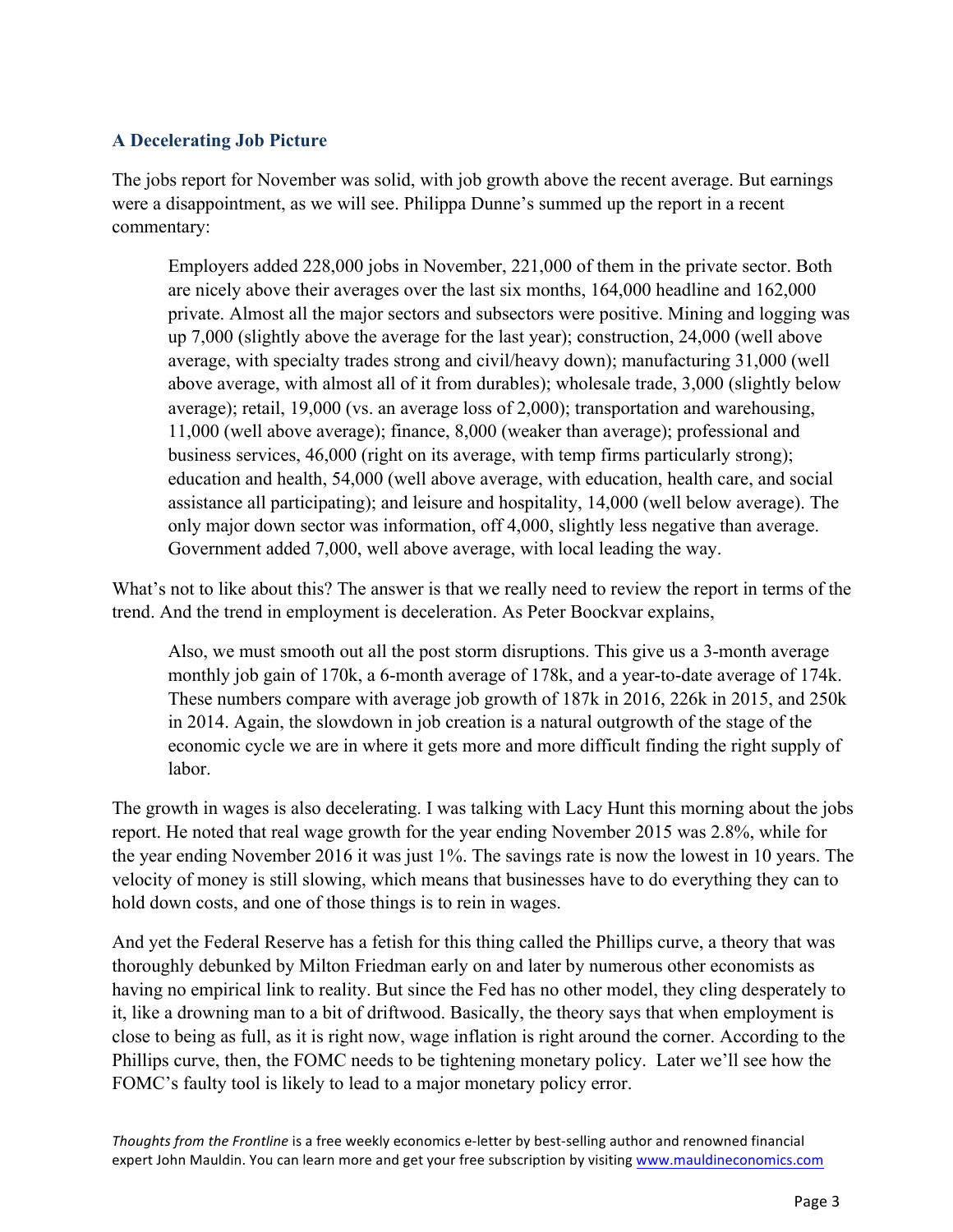Basically, the Federal Reserve looks at history and tries to conjure models of future economic performance based on it – even as everyone in the financial industry goes on intoning that past performance is not indicative of future results. But all the Fed has is history, and they cling to it. My contention is that the near future is not going to look like the near or the distant past, and so we had better throw out our historical analogies and start thinking outside the box. Now let's look at some real problems that will impact the future of employment.

### **Robotic Wipeout**

Last month I shared in *[Outside the Box](http://www.mauldineconomics.com/outsidethebox/mckinsey-automation-may-wipe-out-1-3-of-americas-workforce-by-2030)* a new McKinsey report on job automation. Actually, I shared an Axios article summarizing that report, which is 160 pages long. You can [read it here](https://www.mckinsey.com/~/media/mckinsey/global themes/future of organizations/what the future of work will mean for jobs skills and wages/mgi jobs lost-jobs gained_report_december 2017.ashx) if you have time. McKinsey does a good job pulling together data and forecasting its consequences.

Every year, reports like this reflect a process that's occurred many times in human history. People discover or invent something useful: fire, the wheel, iron, gunpowder, coal, oil, the steam engine, electricity, the automobile, the airplane, the computer, etc. Life changes as the new knowledge spreads. People either adapt or they don't. Those who don't adapt fade into the background. In the last few decades of their working lives, they end up taking the very lowliest of jobs in order to get some food, clothing, and shelter; but it's not a comfortable life. There was no government safety net for most of our history. But most people tried hard to adapt their skills to the new changes. And as we adapted to radically disruptive inventions like the steam engine, automobile, and computer, hardly anyone had the necessary skills, and so everyone had to learn.

Today, things are different. Fifteen percent of men between the ages of 25 and 54 – who should be in their most productive years of contributing to their families and society – don't even *want* a job. That's up from 5% in the mid-'60s, and the number has been steadily rising. Fifty-six percent of these people receive federal disability payments, averaging about \$13,000, which is roughly equivalent to the pay for a minimum-wage job, after taxes – except that disability comes with free Medicare. Unless these people find ways to develop needed skills, there is not much financial incentive for them to look for jobs.

The rest of the people who don't want jobs are mostly early retirees, homemakers, caregivers, or students. And roughly 1/3 of the 10 million+ men who have dropped out of the workforce have criminal records, which is often a barrier to work. Only about 3–4% are actually discouraged workers who might take a job if a job is available. That picture should be worrying. It is one reason why GDP has not increased all that much. Remember that GDP is proportional to the number of workers available times their productivity. Taking 10 million workers out of the workforce reduces GDP.

The problem for most of us now is that we don't want to simply fade into the background like so many people have done with each major shift in technology; yet new knowledge spreads around the globe now in seconds instead of centuries. It's easy to feel that the walls are closing in, because for many of us they are. The McKinsey report makes that crystal clear. They project that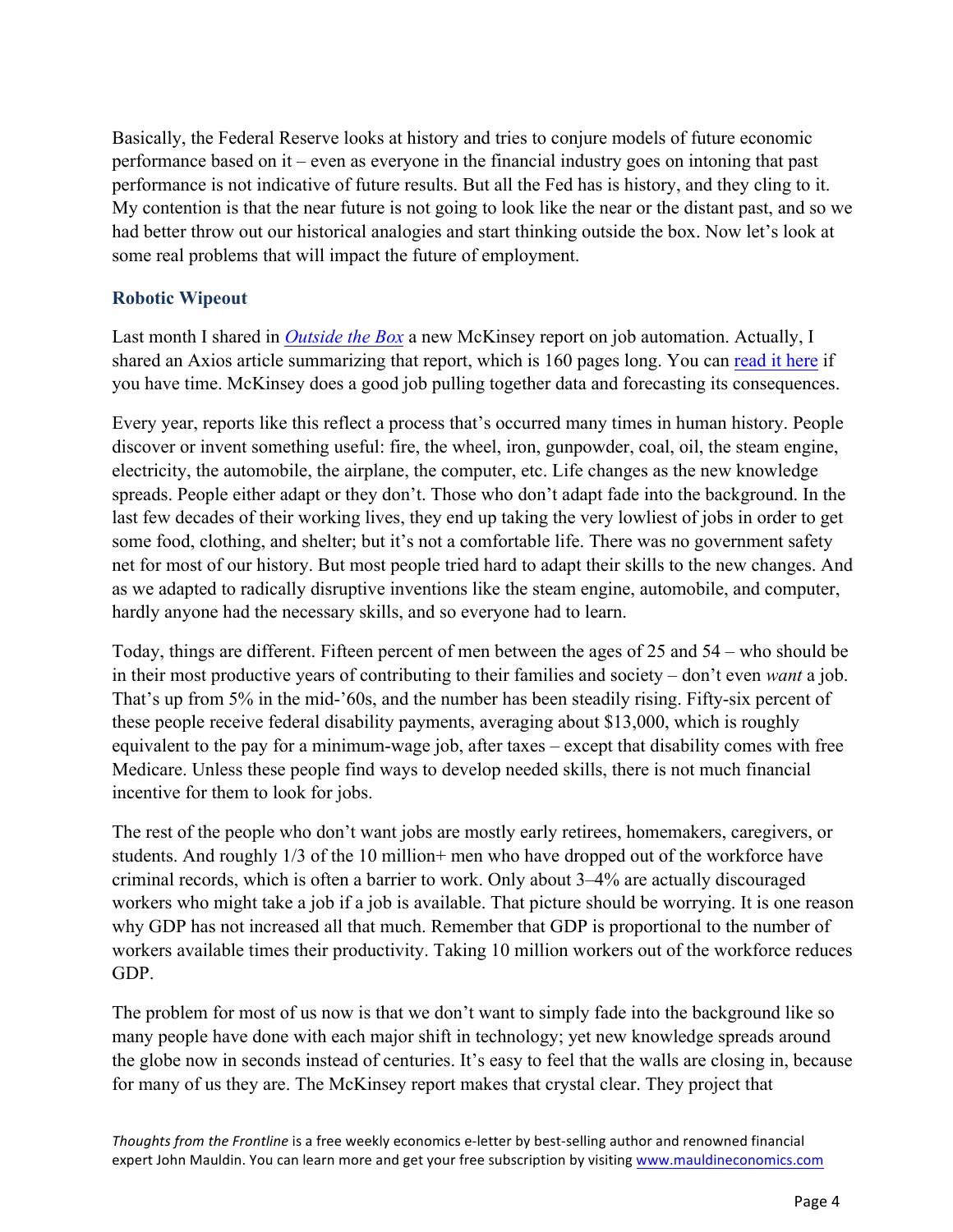technology will replace as many as 800 million workers worldwide by 2030. Displacement is not just a US or developed-world phenomenon; it will show up in the emerging and developing markets as well.

McKinsey draws a distinction that we should all remember. The problem is less about *jobs* disappearing than about the automation of particular *tasks* that are part of our jobs. In most cases, employers can't simply fire a human, plug in a robot, and accomplish all the same things at the same or better performance level but lower cost. You have to zoom in closer and look at the tasks that each job entails, and ask which of them can be automated. The roughneck jobs in the oilfield are a good example: The Iron Roughneck doesn't replace all workers on the rig, just some of them.

So when McKinsey says that 23% of US "current work activity hours" will be automated by 2030, that's not the same as saying 23% of jobs. The shift will affect almost all jobs to some degree. That 23% figure is their "midpoint" scenario, too. In the "rapid" scenario it's 44% of US current work activity hours that will be handed over to machines.

In other words, whatever your job is, some part of it will likely get automated in the next decade or so. That might be good news if the machines can take on the repetitive drudgery that you don't enjoy. Automation could free you to do things that are more interesting to you and more valuable to your employer. But outcomes are going to vary widely. Here's a chart on sector and occupation employment shifts from McKinsey. (This one is for the US; their report has sections for other countries as well.)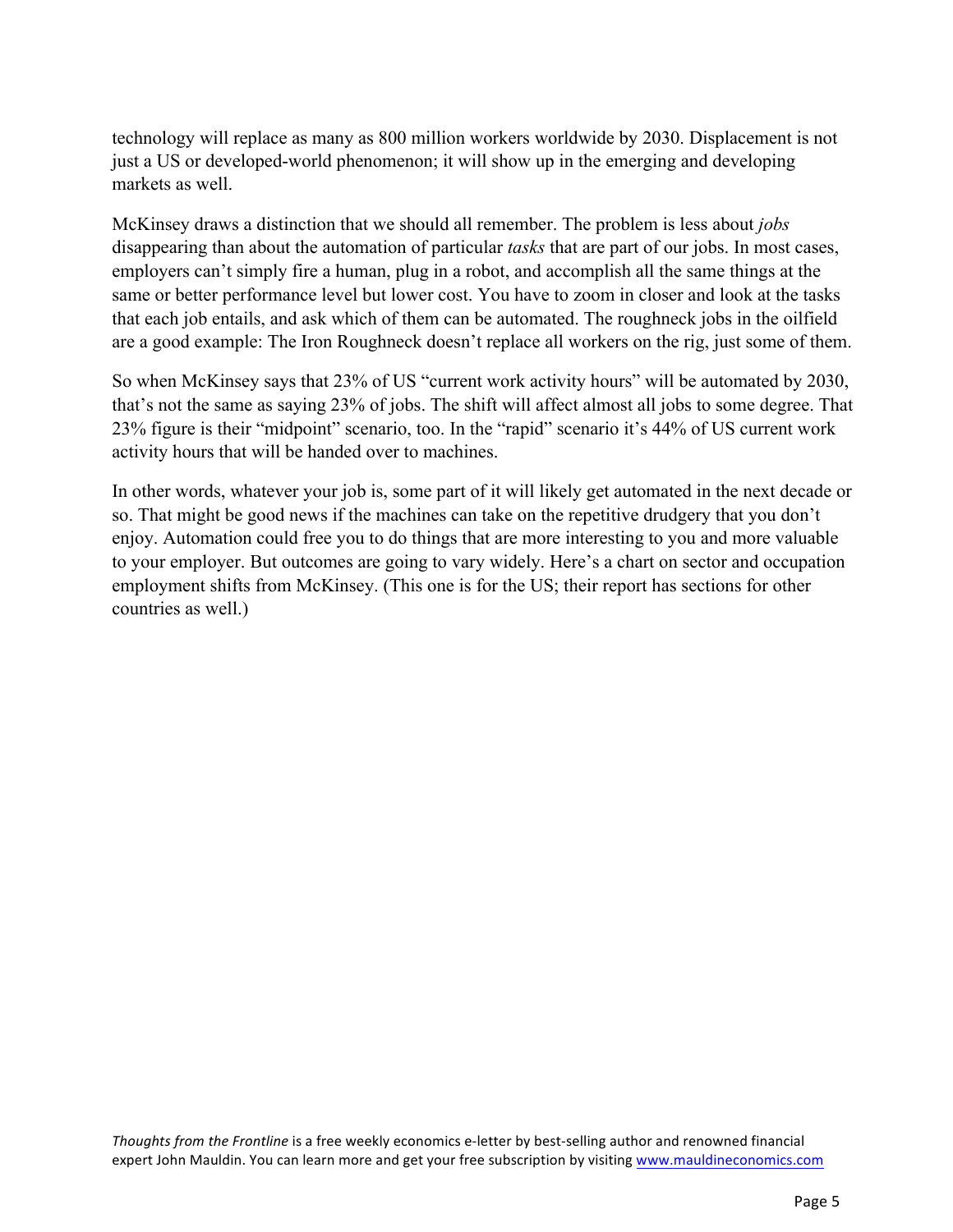

The circles on the right are the translation of those task-hours into numbers of workers. As you can see, in their rapid automation scenario, by 2030 – just 12 years from now – 73 million people out of a workforce of 166 million will have been displaced, with 48–54 million of them needing to change occupations completely.

In other words, a full third of the workforce may have to change career fields. That's going to be a problem. Yes, Americans change jobs more frequently now than they used to, but the changes tend to be evolutionary: We gain new skills, find a better place to apply them, acquire new contacts, seek out new opportunities, and so on. The personal transformation happens slowly enough to be manageable. That's going to change.

My friend Danielle DiMartino highlights another of the amazing charts in the McKinsey study, one that analyzes US job-market susceptibility to automation scale: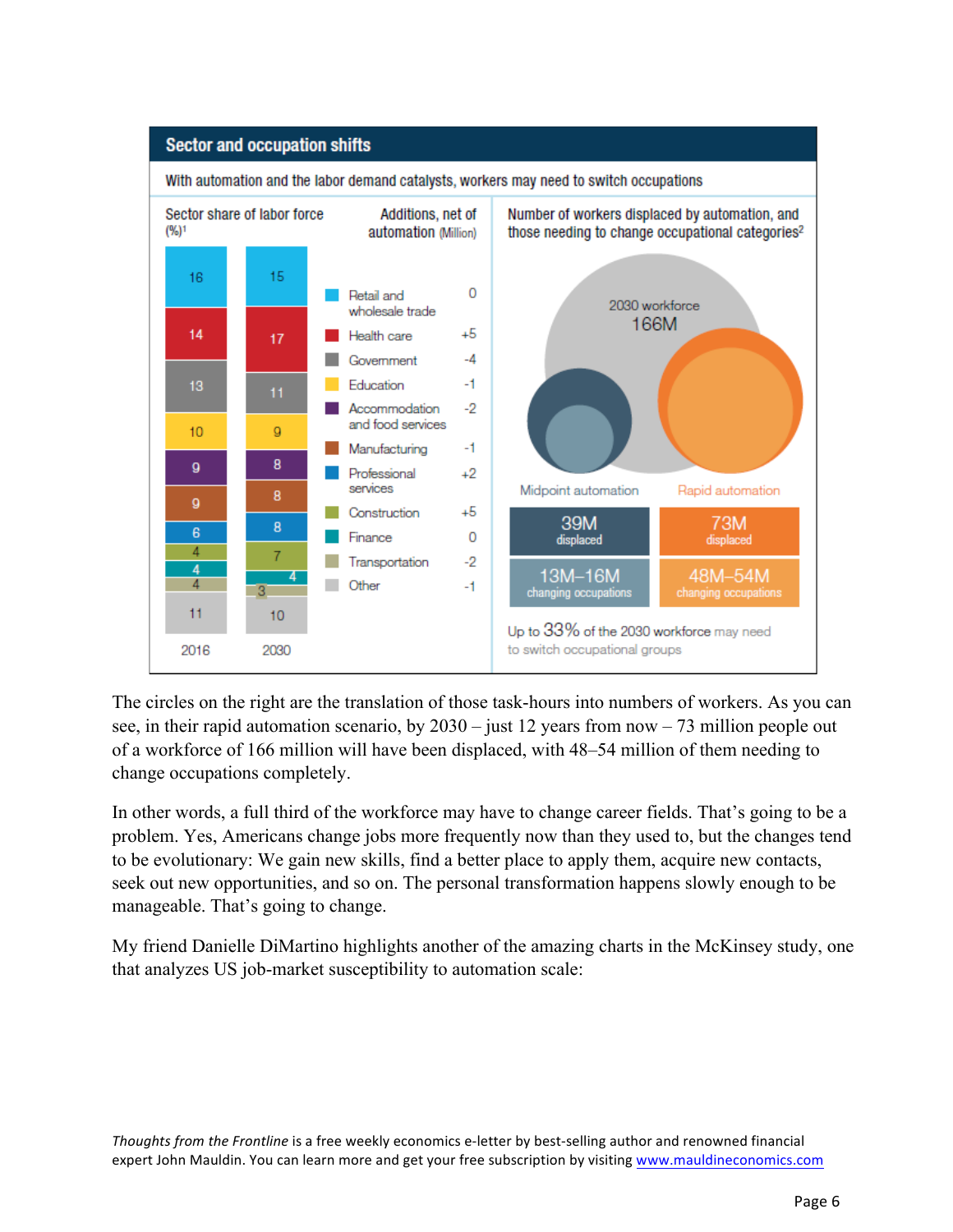

# The U.S. Job Market Susceptibility to Automation Scale

This chart demonstrates that it's not just the low-skilled workers who are at risk. It's also mid-level and even some high-level people. There is more job risk than many of us imagine. That is why I break the world up into the Unprotected, the Protected, and the Vulnerable Protected classes. The latter group doesn't even realize their vulnerability.

## **Superhuman Level**

Worse, I think the shift to automation may come even faster than McKinsey's rapid scenario suggests. Recently I ran across an artificial intelligence story that's almost terrifying. You might have heard about AlphaGo, the AI system created by Google subsidiary DeepMind. It plays the very complex board game called Go.

In 2015, DeepMind became the first computer to beat a human professional Go player. It learned how to do this by analyzing many thousands of games played by humans. Impressive, but only the beginning.

SOURCE: US Bureau of Labor Statistics; McKinsey Global Institute analysis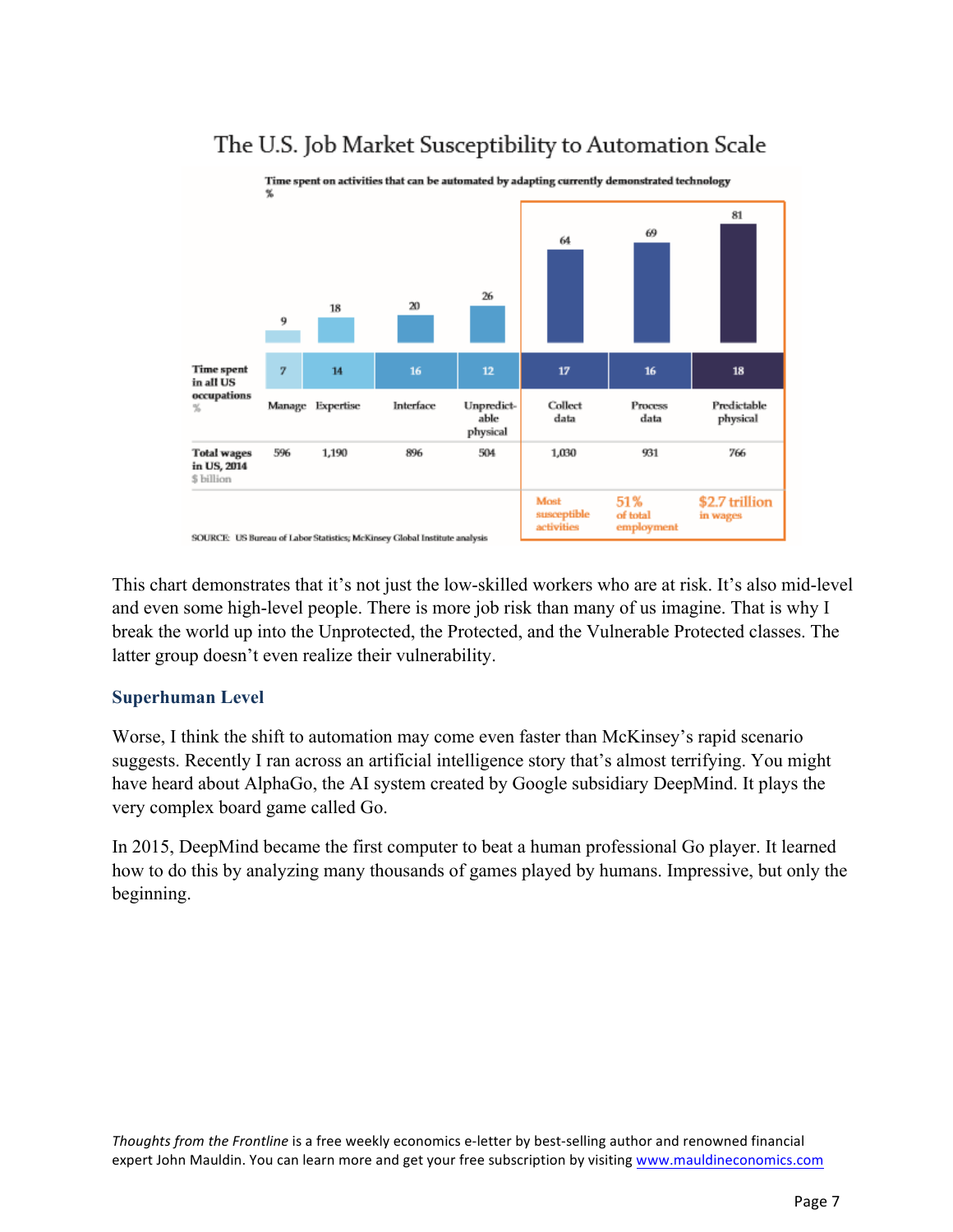

This year, DeepMind introduced AlphaGo Zero, a new system that quickly acquired the same skills with no human help at all. The programmers simply gave it a blank board and the rules of the game. It then played millions of games *against itself*. Here's the chilling quote from DeepMind CEO Demis Hassabis:

The most striking thing is that we don't need any human data anymore.

It gets more unnerving. On December 5 (yes, last week), DeepMind published a [scientific paper](https://arxiv.org/abs/1712.01815?utm_source=MIT+Technology+Review&utm_campaign=127e3d3140-The_Download&utm_medium=email&utm_term=0_997ed6f472-127e3d3140-153697765) that sounds straight out of science fiction. I added the bold print.

The AlphaGo Zero program recently achieved superhuman performance in the game of Go, by tabula rasa reinforcement learning from games of self-play. In this paper, we generalise this approach into **a single AlphaZero algorithm that can achieve, tabula rasa, superhuman performance in many challenging domains.**

**Starting from random play, and given no domain knowledge except the game rules, AlphaZero achieved within 24 hours a superhuman level of play in the games of chess and shogi (Japanese chess) as well as Go, and convincingly defeated a worldchampion program in each case.**

That's startling, so let me repeat it slowly. In one day, starting from nothing at all ("tabula rasa"),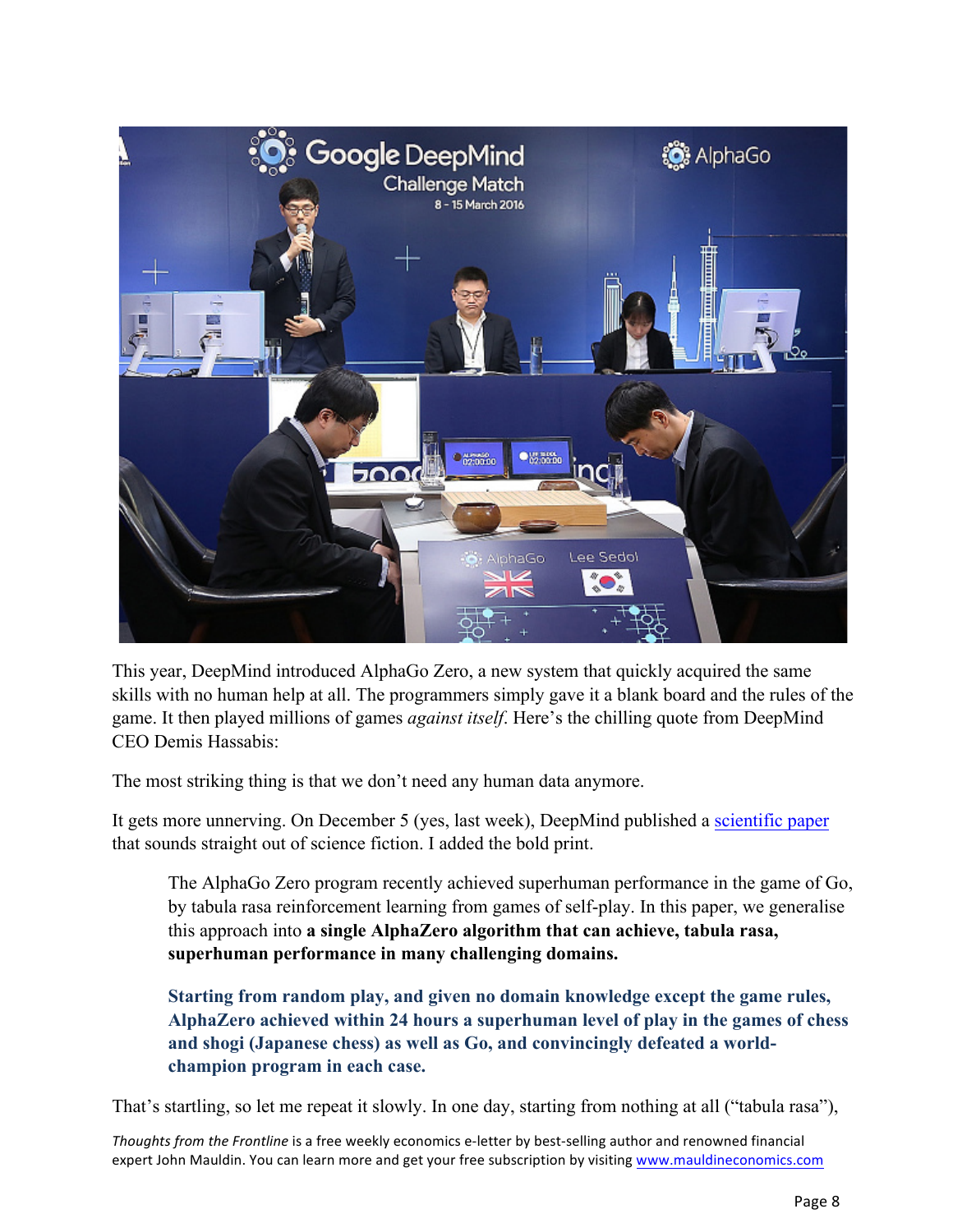AlphaGo Zero learned to play chess, shogi, and Go at a superhuman level, beating the same systems that had beaten the best humans in the world.

That's how fast the technology is evolving. I suspect some of the rapid acceleration came from faster processor chips – Moore's law says they should double in power every two years. But this was far more than a doubling; this was exponential.

Systems like that are coming for your job. So if you think you're safe because you aren't an assembly-line worker or a retail cashier and don't work at the level of rote repetition, you could be wrong. These systems will only get better and take on ever more complex jobs.

Could DeepMind build a system that reads my archives, monitors my email, and then writes *Thoughts from the Frontline* at a level where you couldn't tell the difference between it and me?

How do you know it hasn't?

#### **Perfect Storm**

Those who control the tech are intent on bringing the era of superautomation forward as fast as possible. I talk a lot about incentives and the way people and businesses respond to them. Identifying incentives is a key tool in analyzing trends and forecasting what different players will do next. Well, between dicey Federal Reserve policies and possible tax reforms, businesses are getting new incentives to automate sooner rather than later.

First, the Fed. I've made the case before that I think they waited too long to end quantitative easing and begin normalizing interest rates. Their delay created our present weird situation where we have little or no inflation according to the indexes, but the cost of living for people at the median income level and below is outpacing wage growth and leaving the average household struggling to stay even.

Real wages, that is wages after CPI growth, have advanced only 0.2% a year since 1973. And as I noted above, real wage growth is now decelerating.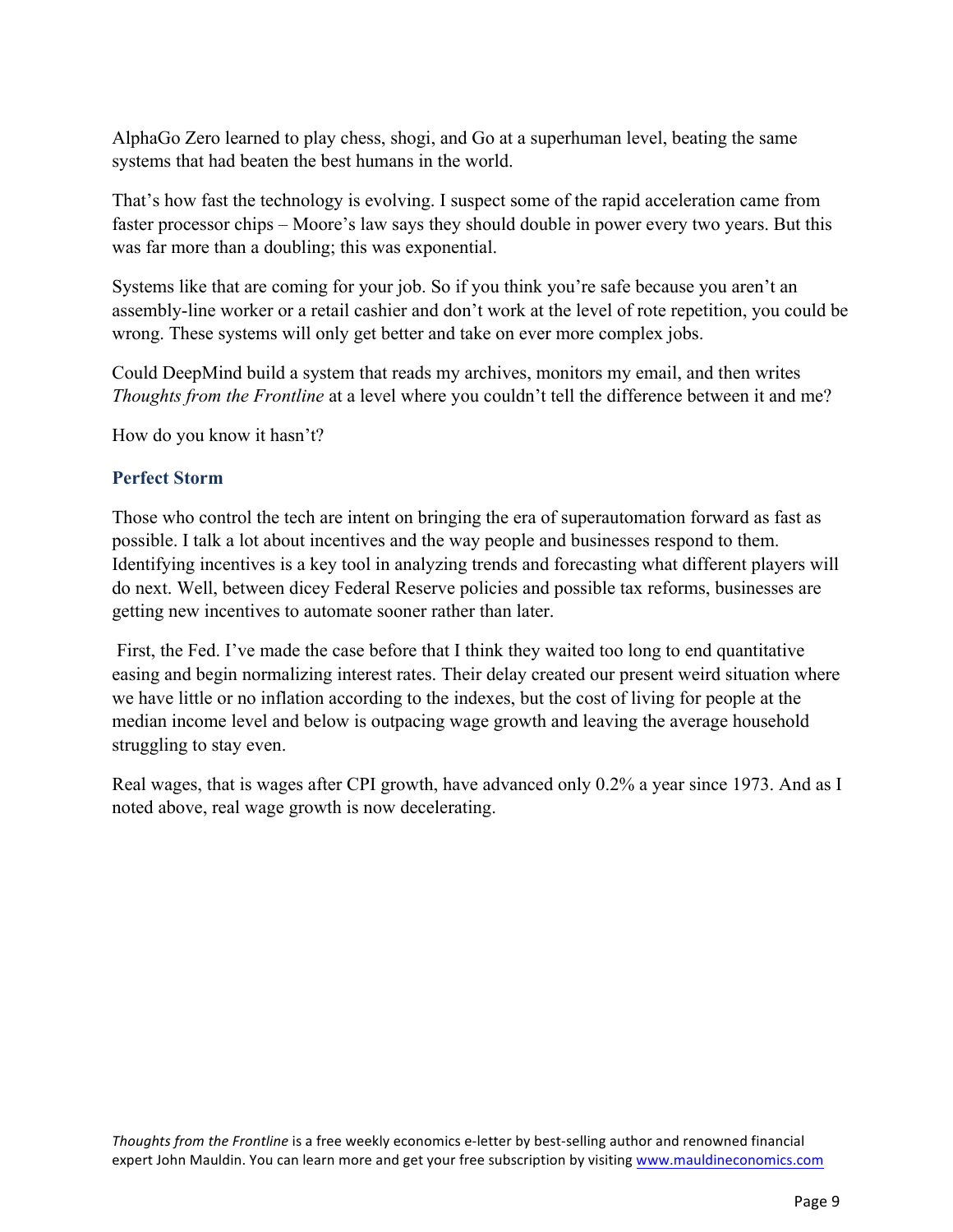FIGURE A.

Real Average Hourly Earnings, 1973-2017



Diminished earning power has, in turn, robbed businesses of pricing power and forced them to cut costs ruthlessly. One way you slash costs is by automating. In this week's *[Outside the Box](http://www.mauldineconomics.com/outsidethebox/does-amazon-create-jobs-well-it-hired-75000-robots-in-2017)* I shared a story about how Amazon is now hiring robots faster than it is human employees. Amazon is in the lead, but other companies aren't far behind. This trend limits wage gains even more, and the situation is getting worse as the technology gets better and cheaper. (The fact that San Francisco has limited the number of robots per company and limited the speed of robotic delivery simply ensures that San Francisco will be behind the rest of the country in terms of growth and productivity within a few years.)

Of course, there's absolutely nothing wrong with making your business more efficient. You have to survive against the competition. But in this case the competition is not happening naturally or according to market forces. The Fed has *kept* market forces from working and has created an environment that would never have occurred otherwise. You can argue whether a laissez faire market would have worked better or worse, but it's pretty clear we haven't had one.

Now add in tax policy. I explained early this year in my open letters to the new US president that we would all be better off with a consumption tax like a VAT rather than we are currently with the income tax. Alas, I did not get my wish. Congress is right now "improving" the tax code in ways that may actually accelerate the automation trend.

(Incidentally, I'm getting many emails with questions about the new Republican tax plan. I'll have more detailed thoughts after we see what, if anything, gets through the conference committee and becomes law. At this point it's still a guessing game, and I would rather comment on what is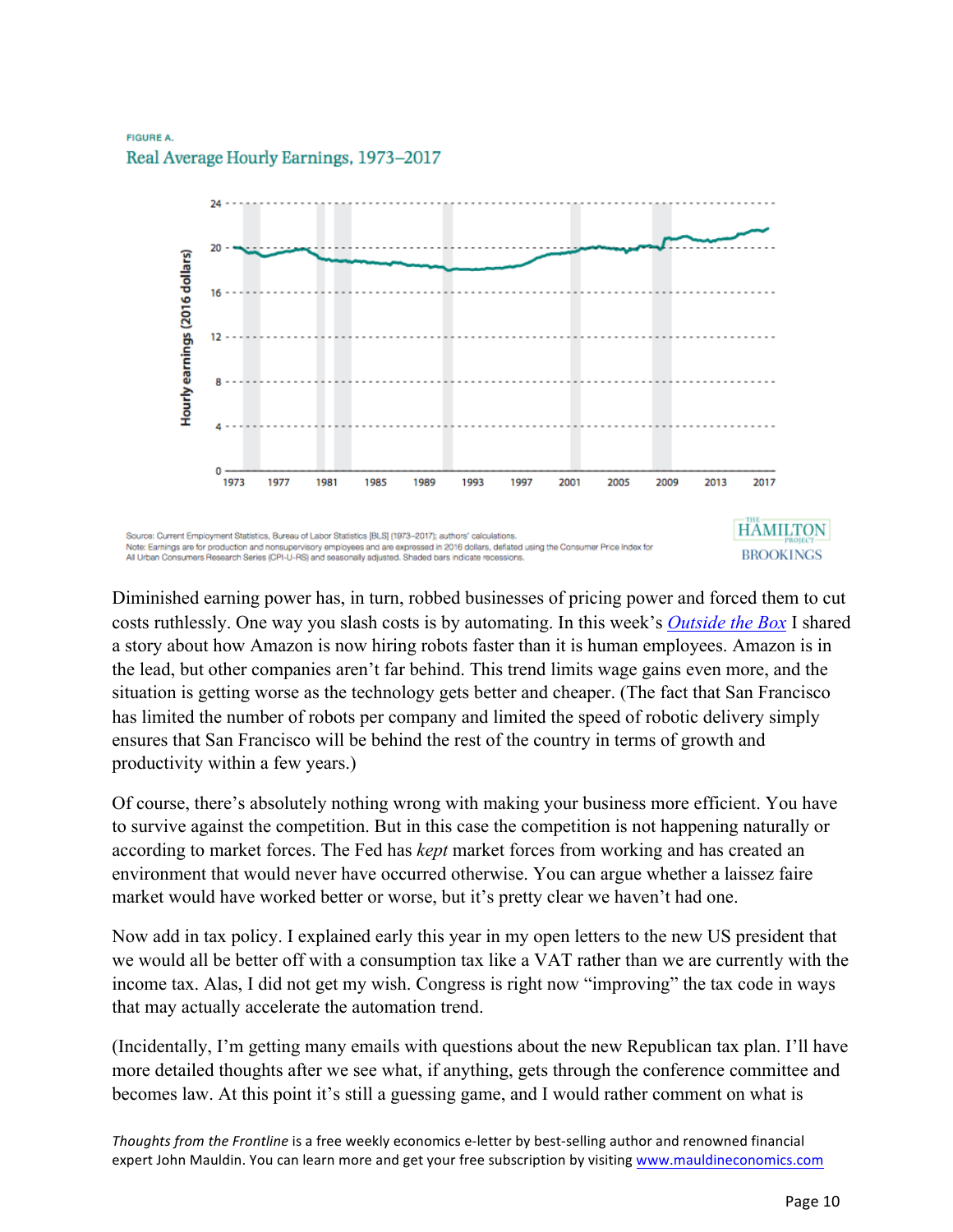actually extruded from the sausage grinder. Let me just say that there's something in the bill for everybody to hate.)

For instance, one proposal is to allow equipment purchases to be expensed immediately instead of amortized over time. That's not a bad idea on its own. However, it effectively subsidizes companies to upgrade their equipment and technology to the latest state of the art. And, as we saw above, the state of the art is automated devices that need little human help.

The accelerated shift to automation may help explain a Business Roundtable survey that showed some odd results. As reported by the *[Wall Street Journal](https://blogs.wsj.com/economics/2017/12/05/corporate-ceos-say-increased-capital-spending-rests-on-tax-reform/)* last week, CEOs say their plans for capital investment have risen to the highest level since the second quarter of 2011. That's good news: Businesses see growth opportunities and want to add production capacity to meet them. But the same survey shows CEO hiring expectations going in the *opposite* direction. Hiring is not plummeting by any means, and many do plan to increase hiring over the next six months; but the majority say they will keep their headcount where it is or lower it. General Electric will cut 12,000 jobs from its power business, roughly 18% of that division's total employment, in order to cut costs and reduce overcapacity.

How do we explain a situation in which capital spending rises but employment stay the same or falls? Automation is one answer. It lets you increase capacity without increasing headcount and expenses – you may even reduce them.

Not coincidentally, the new tax bill may remove the Obamacare individual mandate, but the employer mandate is staying in place – and healthcare costs are still rising. That too incentivizes businesses to use machines instead of people wherever possible.

So where do all these factors leave human workers? The McKinsey forecasts fall more or less at the midpoint of those in other reports I am reading. We're facing a perfect storm: Technological, monetary, and political entities are joining forces to stir up a maelstrom of change that is going to bombard all of us. I'm not an exception, and neither are you.

We can't control these giant forces, but we can control our responses. Whatever your job is now, you need to think about how vulnerable it may be and what else you might do. If you need to acquire new skills, start doing it now. If you have young adult or teen children, help them with their education and career choices. That art history degree may not be much in demand in 2030. Or even in 2020.

#### **Monetary Policy Error**

Looking ahead brings us full circle, right back to considering the potential for a major monetary policy error. We may, in fact, see a little wage inflation in the near future, and I think that would be a good thing, considering how little there has been for years; but right now the Personal Consumption Expenditures Index (PCE) is hovering around annual growth of 1.5%, still well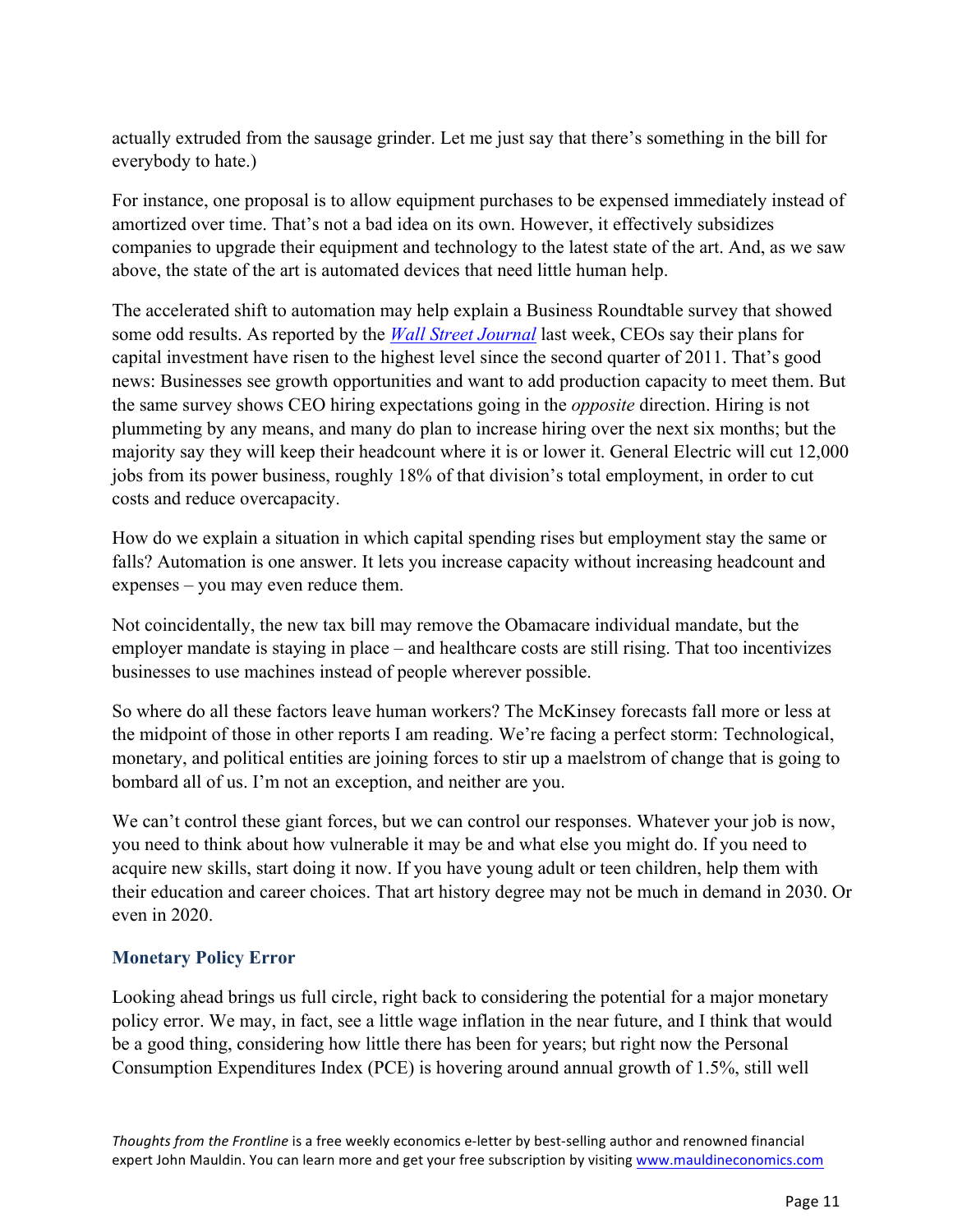below the Fed's target of 2%. What would be the danger of letting it rise to 2.5%? Seriously.

This FOMC gives every indication that they are not only going to continue to raise rates but are also going to reduce the Fed's balance sheet by some \$450 billion next year. The Fed thinks QE helped to bring about the rising asset prices (stocks, bonds, and housing – assets of all types). Yet somehow they believe that quantitative tightening (QT) won't have any effect on the markets. Of course, there is no empirical evidence for that conclusion, unless you want to count the taper tantrum that was unleashed when interest rate increases and quantitative tightening were first mentioned.

The Fed, with their slavish fetish for the Phillips Curve, see wage inflation just around the corner, and they want to head it off at the pass. But if they are as data-dependent as they say they are, they should look at their data and see that there is no wage inflation. There is a reason why there isn't: The vast bulk of workers do not have pricing power. The labor market has changed dramatically in the last 20 years, and every study I have read as I have researched the future of work suggests that employment is going to change even more drastically in the next 20 years.

If we have 20 million workers who presumably want to have jobs but suddenly find themselves without job opportunities because of automation and other forces, that is not an environment in which we are going to see wage inflation. That is a situation in which workers will take whatever wages they can get. Think Greece.

Monetary growth is decelerating, too. The velocity of money continues to fall. Total consumer debt as a percentage of disposable income is the highest it has ever been – over 26%. The savings rate has fallen to a 10-year low. Consumers are stretched, and there is just not the buying power – no matter how low interest rates are – to create the inflation that the Fed is so afraid of.

I could go on and on about the fragility of this economy, even though on the surface it seems to be the strongest it has been since the Great Recession. Looking ahead, 2018 should be another year for growth. So I look around and ask, what could endanger that? I think the biggest risk is a central bank policy error.

We are going into unknown territory. Beyond this point, there be dragons.

I should add that I am generally optimistic about 2018. My forecast issues this year will probably be more optimistic than they have been for a long time. Not necessarily in terms of stock market prices, but regarding the economy in general. I actually have this hope – which I recognize is not a strategy – that the Federal Reserve will back off sooner rather than later and we can avoid a downturn in the economy for another few years. I think nothing could make me happier than if we actually established the record for the longest recovery.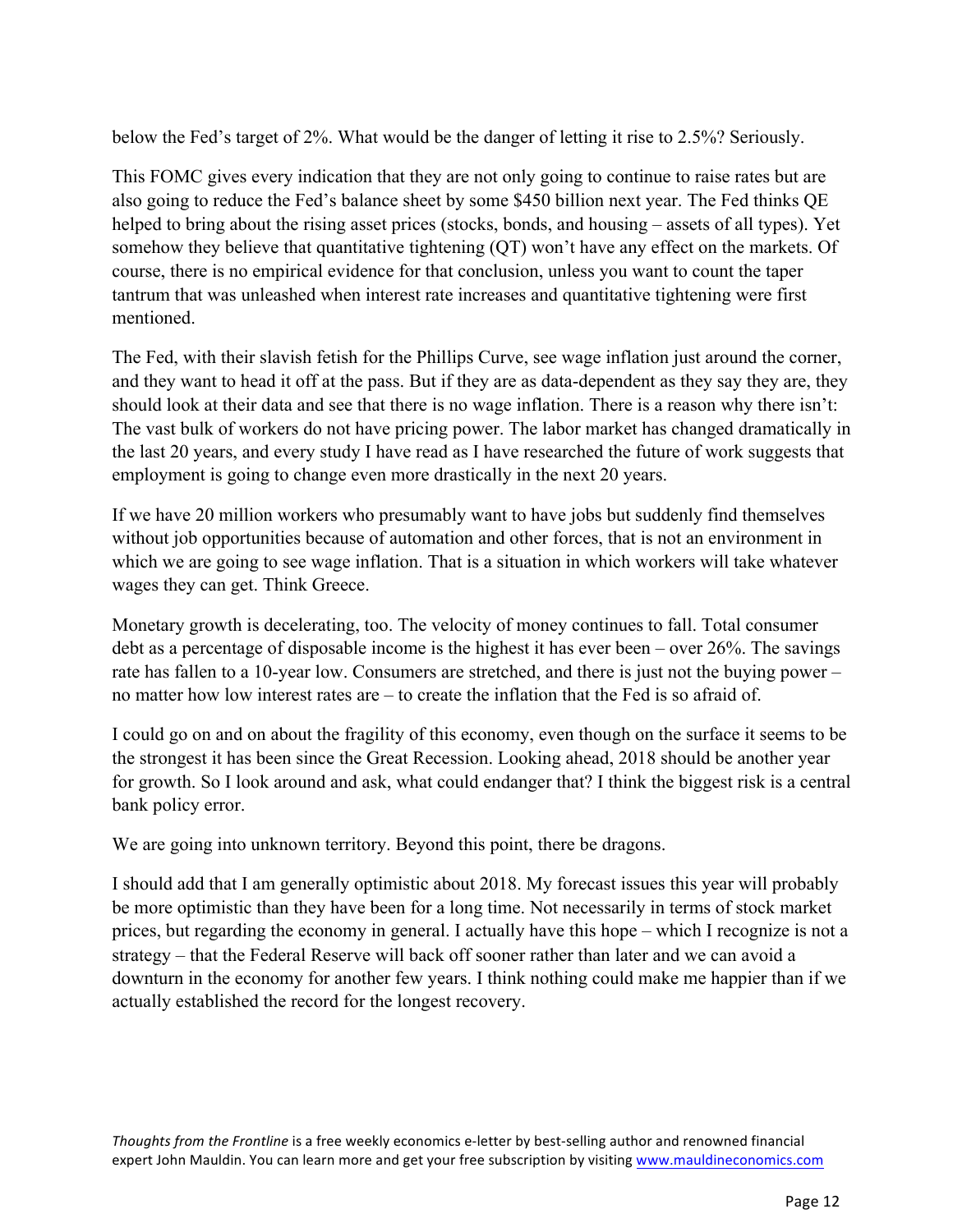#### **Home for Christmas, then Hong Kong**

Other than a brief trip here and there – and who knows what will slip into the schedule – I will be home for most of December. Shane and I will be in Hong Kong for the Bank of America Merrill Lynch conference in the first week in January January. That trip will be made even more fun because Lacy Hunt and his wife JK will be there with us. We are going to take an extra day or two and be tourists. I've been to Hong Kong many times but have never really gotten out of the business district. The last time I was there Peter church house and his son Tama took us to lunch and then on a sailing expedition through the harbor of Hong Kong. He even let Shane and me take turns at the wheel, so we could pretend to be sailors. We have a picture to prove it!

One thing I will be doing in Hong Kong is getting some new dress shirts. My workouts the past year or so have focused a lot more on my shoulders and shrugs, and I have actually added a full inch to my neck size. I have literally only one shirt that I can (barely) button to be able to wear a tie with. I have been waiting for the Hong Kong trip, because you can get a custom shirt made in just a few days, remarkably cheaply. I'm not sure that will mean I'll be wearing more ties, but at least I'll be able to do so comfortably when the need arises.

It has been a busy last few months. I am launching new businesses, and of course that takes time. But amazing new opportunities have presented themselves, and I'm in the process of establishing new relationships that will significantly improve my ability to serve the investment advisor community, not just here but all around the world. We are also working on some exciting new newsletters built around the resources and networks that I have compiled over the years. There is a wealth of information out there that we can bring to you that will significantly improve your ability not just to access and manage your investments but to get in control of your life. Putting all these new business relationships in place takes a team, especially management, which is not my forte. Identifying the people that can take these visions of the future and turn them into realities has been a challenge, but now all the pieces are in place and the engine is revving up.

I look forward to being able to serve you in the New Year in brand-new ways. And as a personal request, I would like to hear your ideas on what I should be writing about in my weekly letters. I really do value your feedback and ideas.

And with that, I will hit the send button. You have a great week!

Your hoping the Fed will not be as aggressive as they suggest analyst,

Fif Maddi

John Mauldin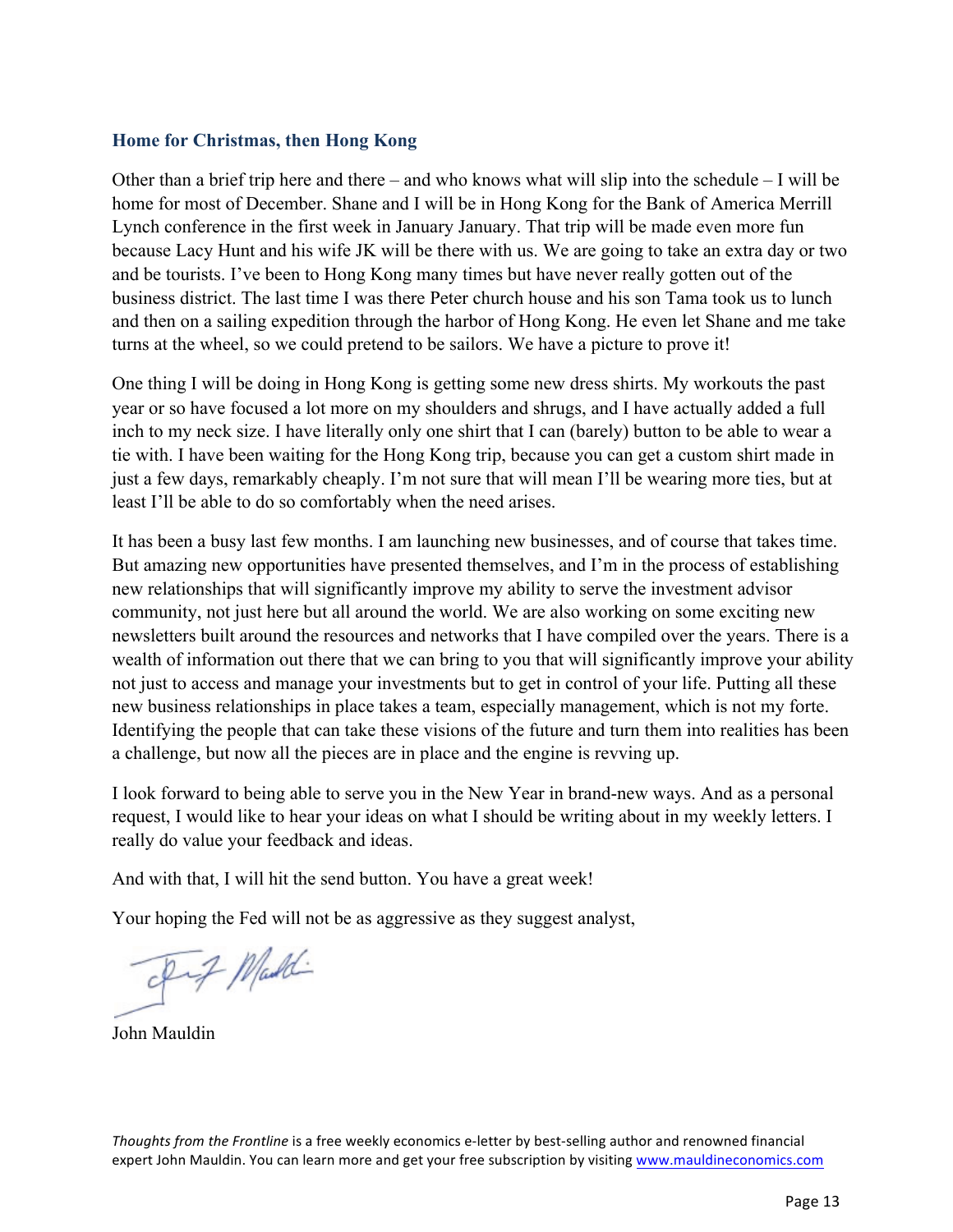## **Share Your Thoughts on This Article**

**Post a Comment** 

Send to a Friend | Print Article | View as PDF | Permissions/Reprints | Previous Article

*Thoughts From the Frontline* is a free weekly economic e-letter by best-selling author and renowned financial expert, John Mauldin. You can learn more and get your free subscription by visiting http://www.mauldineconomics.com.

Please write to subscribers@mauldineconomics.com to inform us of any reproductions, including when and where copy will be reproduced. You must keep the letter intact, from introduction to disclaimers. If you would like to quote brief portions only, please reference http://www.mauldineconomics.com.

To subscribe to John Mauldin's e-letter, please click here: http://www.mauldineconomics.com/subscribe/

To change your email address, please click here: http://www.mauldineconomics.com/change-address

If you would ALSO like changes applied to the Mauldin Circle e-letter, please include your old and new email address along with a note requesting the change for both e-letters and send your request to compliance@2000wave.com.

To unsubscribe, please refer to the bottom of the email.

*Thoughts From the Frontline* and JohnMauldin.com is not an offering for any investment. It represents only the opinions of John Mauldin and those that he interviews. Any views expressed are provided for information purposes only and should not be construed in any way as an offer, an endorsement, or inducement to invest and is not in any way a testimony of, or associated with, Mauldin's other firms. John Mauldin is the Chairman of Mauldin Economics, LLC. He also is the President of Millennium Wave Advisors, LLC (MWA) which is an investment advisory firm registered with multiple states, President and registered representative of Millennium Wave Securities, LLC, (MWS) member FINRA, SIPC. MWS is also a Commodity Pool Operator (CPO) and a Commodity Trading Advisor (CTA) registered with the CFTC, as well as an Introducing Broker (IB) and NFA Member. Millennium Wave Investments is a dba of MWA LLC and MWS LLC. This message may contain information that is confidential or privileged and is intended only for the individual or entity named above and does not constitute an offer for or advice about any alternative investment product. Such advice can only be made when accompanied by a prospectus or similar offering document. Past performance is not indicative of future performance. Please make sure to review important disclosures at the end of each article. Mauldin companies may have a marketing relationship with products and services mentioned in this letter for a fee.

Note: Joining the Mauldin Circle is not an offering for any investment. It represents only the opinions of John Mauldin and Millennium Wave Investments. It is intended solely for investors who have registered with Millennium Wave Investments and its partners at www.MauldinCircle.com or directly related websites. The Mauldin Circle may send out material that is provided on a confidential basis, and subscribers to the Mauldin Circle are not to send this letter to anyone other than their professional investment counselors. Investors should discuss any investment with their personal investment counsel. John Mauldin is the President of Millennium Wave Advisors, LLC (MWA), which is an investment advisory firm registered with multiple states. John Mauldin is a registered representative of Millennium Wave Securities, LLC, (MWS), an FINRA registered broker-dealer. MWS is also a Commodity Pool Operator (CPO) and a Commodity Trading Advisor (CTA) registered with the CFTC, as well as an Introducing Broker (IB). Millennium Wave Investments is a dba of MWA LLC and MWS LLC. Millennium Wave Investments cooperates in the consulting on and marketing of private and non-private investment offerings with other independent firms such as Altegris Investments; Capital Management Group; Absolute Return Partners, LLP; Fynn Capital; Nicola Wealth Management; and Plexus Asset Management. Investment offerings recommended by Mauldin may pay a portion of their fees to these independent firms, who will share 1/3 of those fees with MWS and thus with Mauldin. Any views expressed